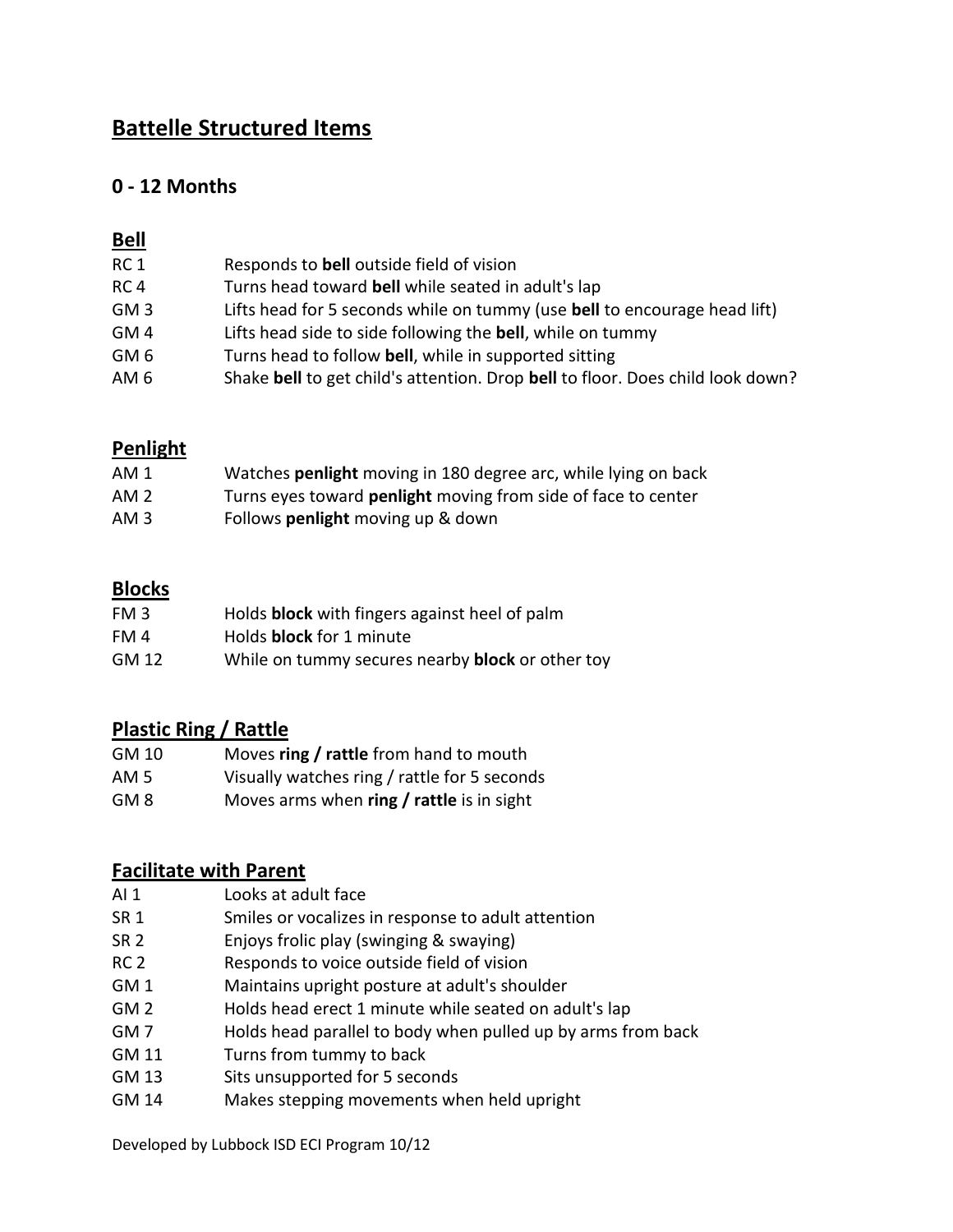# **Battelle Structured Items**

## **13 - 24 Months**

## **Blocks**

| FM 7            | Transfers a <b>block</b> from one hand to the other                    |
|-----------------|------------------------------------------------------------------------|
| FM <sub>9</sub> | Drops a <b>block</b> intentionally after demonstration                 |
| PC <sub>4</sub> | Child feels & explores block / toy                                     |
| <b>PM1</b>      | Reaches for & touches a <b>block</b> placed in front of him/her        |
| <b>PM 2</b>     | Reaches for <b>block</b> with one hand                                 |
| PM <sub>3</sub> | Child intentionally drops a <b>block</b> into a cup with demonstration |
|                 |                                                                        |

## **Ball**

| FM 12 | Intentionally throws a ball        |
|-------|------------------------------------|
| GM 28 | Kicks ball forward without falling |

## **Cheerio**

| FM 6  | Retrieves cheerio by raking it with fingers & pulling into palm          |
|-------|--------------------------------------------------------------------------|
| FM 8  | Picks up cheerio with several finger opposed to thumb                    |
| FM 10 | Picks up <b>cheerio</b> with ends of thumb & index finger (pincer grasp) |

## **Penlight**

| AM 13 | Child searches for lighted penlight after seeing it covered with cloth |
|-------|------------------------------------------------------------------------|
| RA 3  | Child reaches around plastic sheet to obtain lighted penlight          |

## **Plastic Bear**

| AM 11 | Uncovers cup to locate plastic bear                                             |
|-------|---------------------------------------------------------------------------------|
| RC 14 | Responds to "out" & "on" by following adult request of "take the bear           |
|       | <b>out of the ring".</b> After child has bear in his/her hand request: "put the |
|       | bear on the paper".                                                             |

## **Doll Family**

| <b>RC 17</b> | Possessives: "show me the baby's mommy" / "show me daddy's boy"            |
|--------------|----------------------------------------------------------------------------|
| RC 12        | Points to 3 named objects across room: where is baby / ball / phone        |
| SR 12        | Imitates others: hug baby / stack blocks / toss ball (does child imitate?) |

## **Red Yarn**

| AM 7 | Follows a visual stimulus. As child looks at red yarn, drop it to floor. |  |
|------|--------------------------------------------------------------------------|--|
|------|--------------------------------------------------------------------------|--|

### **Mirror**

| ldentifies self in mirror. As child looks in mirror ask: "who is that?"<br>SR <sub>8</sub> |  |
|--------------------------------------------------------------------------------------------|--|
|--------------------------------------------------------------------------------------------|--|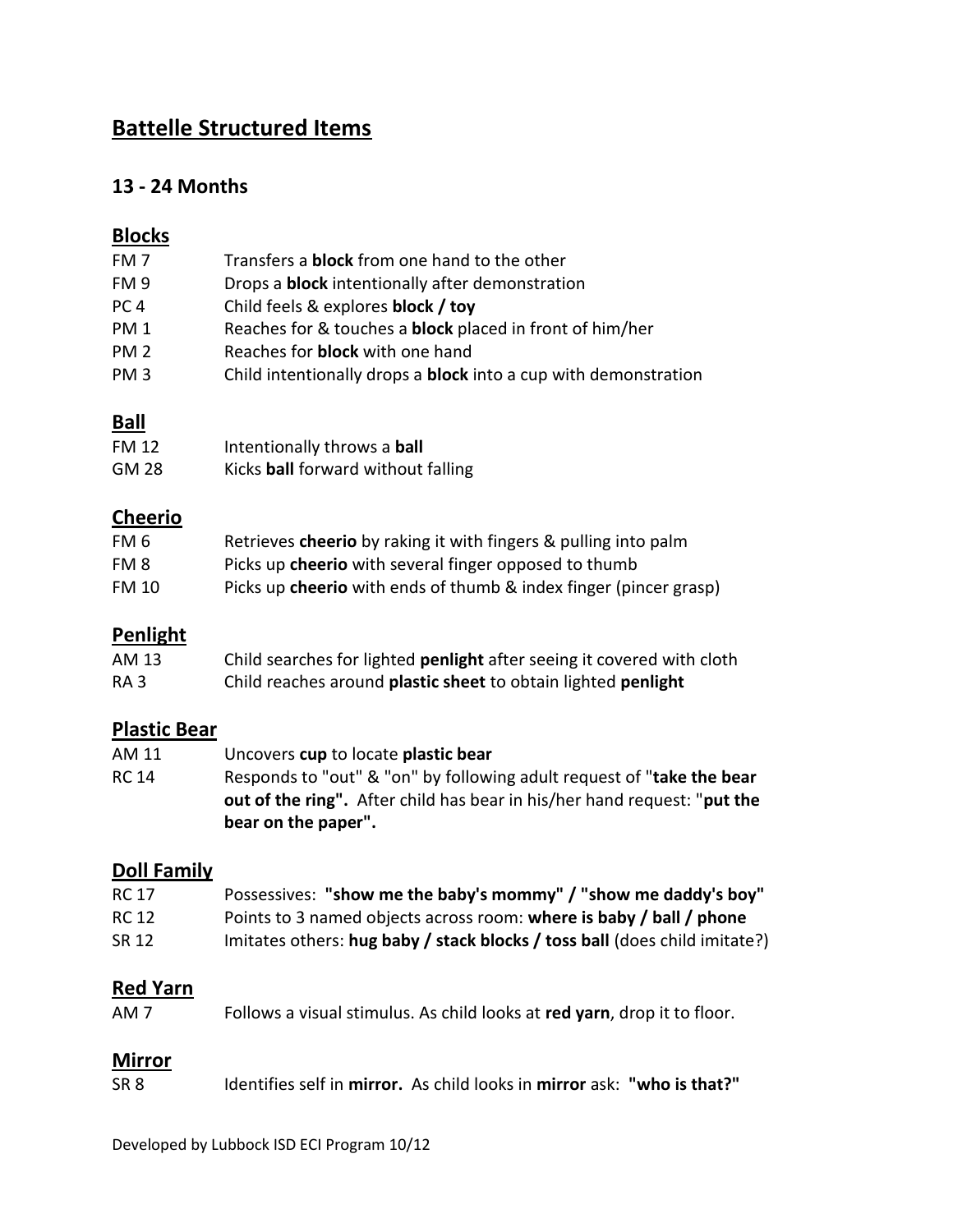# **( 13 - 24 mos. continued)**

# **Facilitate with Parent**

| AI <sub>9</sub> | Plays peek-a-boo                                                                                                                                                         |
|-----------------|--------------------------------------------------------------------------------------------------------------------------------------------------------------------------|
| SR <sub>6</sub> | Responds to his/her name                                                                                                                                                 |
| RC <sub>5</sub> | Attends to someone speaking to him for 10 seconds                                                                                                                        |
| RC <sub>9</sub> | Associates spoken words with familiar objects / actions                                                                                                                  |
| PC <sub>6</sub> | Imitates simple facial features (open & close mouth, moving tongue in<br>and out, blinking eyes, frowning, smiling)                                                      |
| SR 16           | States his / her name                                                                                                                                                    |
| <b>SR 20</b>    | States his/ her age                                                                                                                                                      |
| <b>RC 15</b>    | Understands possessives: "where is your foot? where is my foot?"                                                                                                         |
| <b>RC 16</b>    | Responds to "who" and "what" questions: "who plays with you? What<br>do you play?"                                                                                       |
| EC 21           | Responds "yes" or "no" appropriately: "Do you have shoes on?"<br>"Are you standing on a table?"<br>"Are you sitting on a chair?"<br>"Is there an elephant in this room?" |
| <b>GM 27</b>    | Runs 10 feet without falling                                                                                                                                             |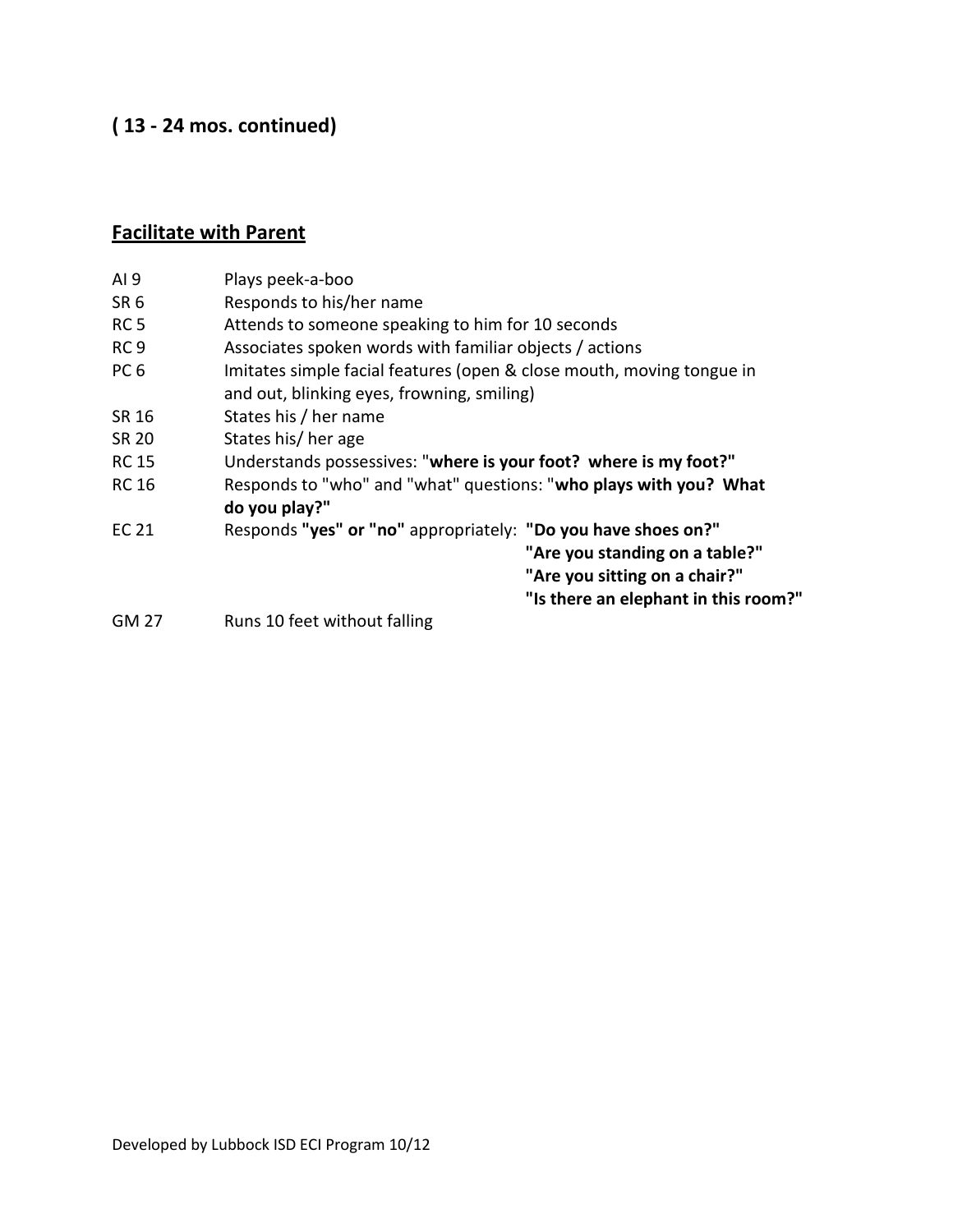## **Battelle Structured Items**

### **25 - 48 Months**

#### **Crayon & Paper**

| PM <sub>8</sub> | Imitates circular markings. Adult demonstrates for child |
|-----------------|----------------------------------------------------------|
| <b>PM 10</b>    | Imitates vertical & horizontal markings                  |
| PM 11           | copies a picture of a circle                             |
| PM 12           | copies a picture of a cross                              |
| PM 13           | copies pictures of letters: V, H, T                      |
| PM 14           | draws picture of a person with 6 parts                   |
| <b>FM 18</b>    | holds paper with one hand while drawing with the other   |
| <b>FM 16</b>    | Uses pads of fingertips to grasp crayon                  |

#### **Blocks**

- RA 11 Gives 3 **blocks** out of group of 6 to adult
- PM 7 Stacks 2 **blocks**
- PM 9 Stacks 8 **blocks** vertically
- RC 18 Follows 2 step verbal commands: Place **block, toy, car, ball airplane, cup** in front of child. Give the following directions to the child: **1. "Hold the car, then give me the ball"**
	- **2. "Touch the block, then give me the airplane"**
	- **3. "Turn the cup over, then give me the block"**

#### **Ball**

- GM 31 Throws **ball** 5 feet forward with direction
- GM 37 Catches an **8 inch ball** from 5 feet away
- PC 9 Identifies familiar objects by their use: Place **ball, cup, shoe, spoon** in front of child. Name objects with child. Ask these questions to the child: **1. "Show me the one you put on your foot"**
	- **2. "Show me the one you drink out of"**
	- **3. "Show me the one you bounce & throw"**

#### **Cheerio**

PM 4 Places a **cheerio** in a **bottle** PM 5 Dumps a **cheerio** from a **bottle**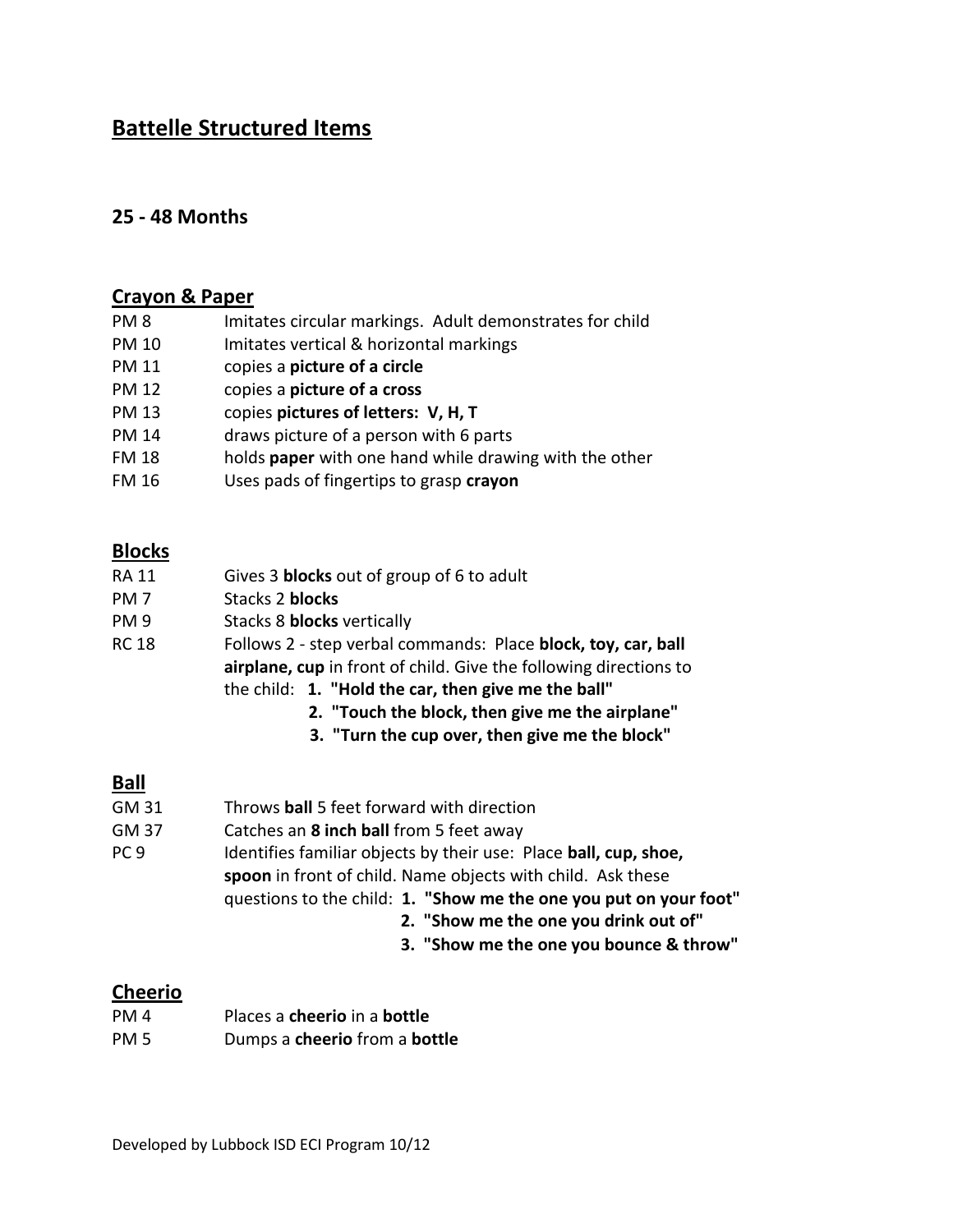## **(25 - 48 mos. continued)**

#### **Form board**

| FM 13           | Child removes forms from form board            |
|-----------------|------------------------------------------------|
| PC <sub>7</sub> | Child places a circle & square in a form board |

#### **Color Chips**

- RA 7 Child matches colors. Place the **red, green, blue, yellow chips or crayons** in front of child. Point to each chip & say: **"Look at these. They are not the same"** Hand the child the red chip & say: **"Point to the one that is the same as this one".** Repeat with all colors.
- PC 10 Sorts by color with demo. Place all **color chips or crayons** randomly in front of child. Demonstrate putting chips of same color in a pile. Ask child to do the same with other chips.
- RA 9 Child names the colors red, green, blue. Place color **chips or crayons** in front of child and say: **"Look at these colors. Each one has its own name"** Point to each chip and say: "**What is this color?"**

#### **Cups**

| RA 6  | Child nests cups inside one another                               |
|-------|-------------------------------------------------------------------|
| AM 16 | Finds an object (small plastic bear) hidden under one of two cups |

#### **Ring Post**

PM 6 Child places **4 rings on a post** in any order

#### **Beads & String**

FM 17 Child **strings 4 beads** holding the string in one hand and placing bead on string with the other hand

#### **Cloth**

RA 5 Pulls a cloth to obtain an object. Place corner of cloth within reach of child. Put a toy on other end of cloth. Do not tell child to get the toy.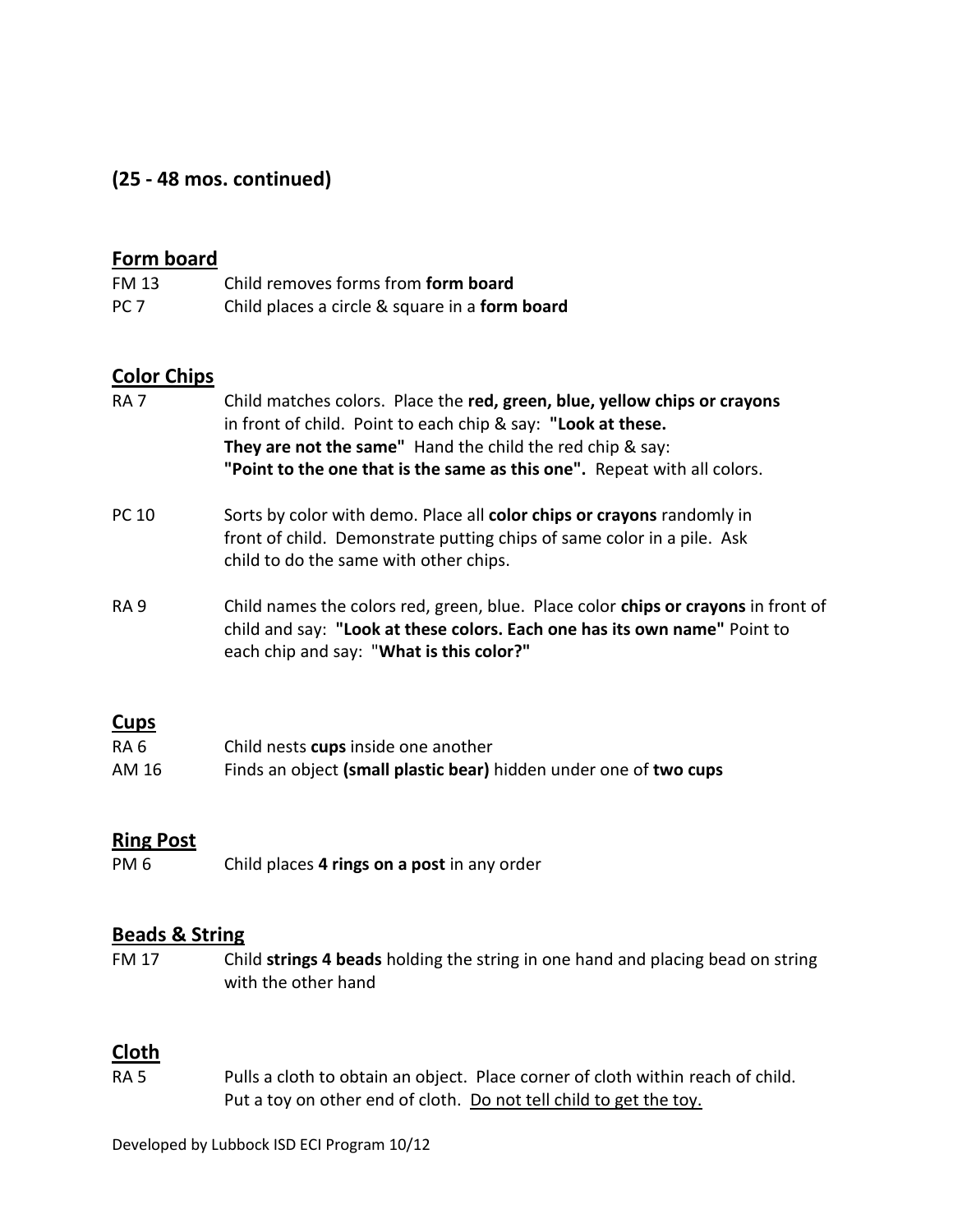## **(25 - 48 mos. continued)**

#### **Plastic Bear**

AM 17 Child selects hand hiding toy. Show the child the **bear** and say: **"I am going to hide the bear".** Make sure child watches you hide the bear in your hand. Alternate hands on 4 trials.

#### **Shape Card / 3 Plastic Shapes**

PC 8 Child matches plastic shapes to pictures of shapes. Place the **shape card** in front of child. Hand the circle to the child and say: **"show me the one that looks the same as this one"** Repeat with square & triangle.

#### **Plastic Shapes**

- PC 11 Child identifies big & little shapes. Present large circle & small to the child. Ask: **"Show me the little one." "Show me the big one."** Repeat with the **squares.**
- PC 12 Child sorts by size with demonstration. Adult sorts **all circles** in one pile. Ask child to sort other shapes.**(3 squares,3 triangles,3 circles)**

#### **Masking Tape**

GM 33 Walks forward 2 or more steps on a **line** on the floor alternating feet

#### **Doll Family**

RC 19 Responds to prepositions toward & behind. **Place baby doll, mommy doll,** and **boy doll** in front of child. Do not use gestures and say: **"Move the baby toward the mommy" / "Now the baby wants to be behind the mommy"**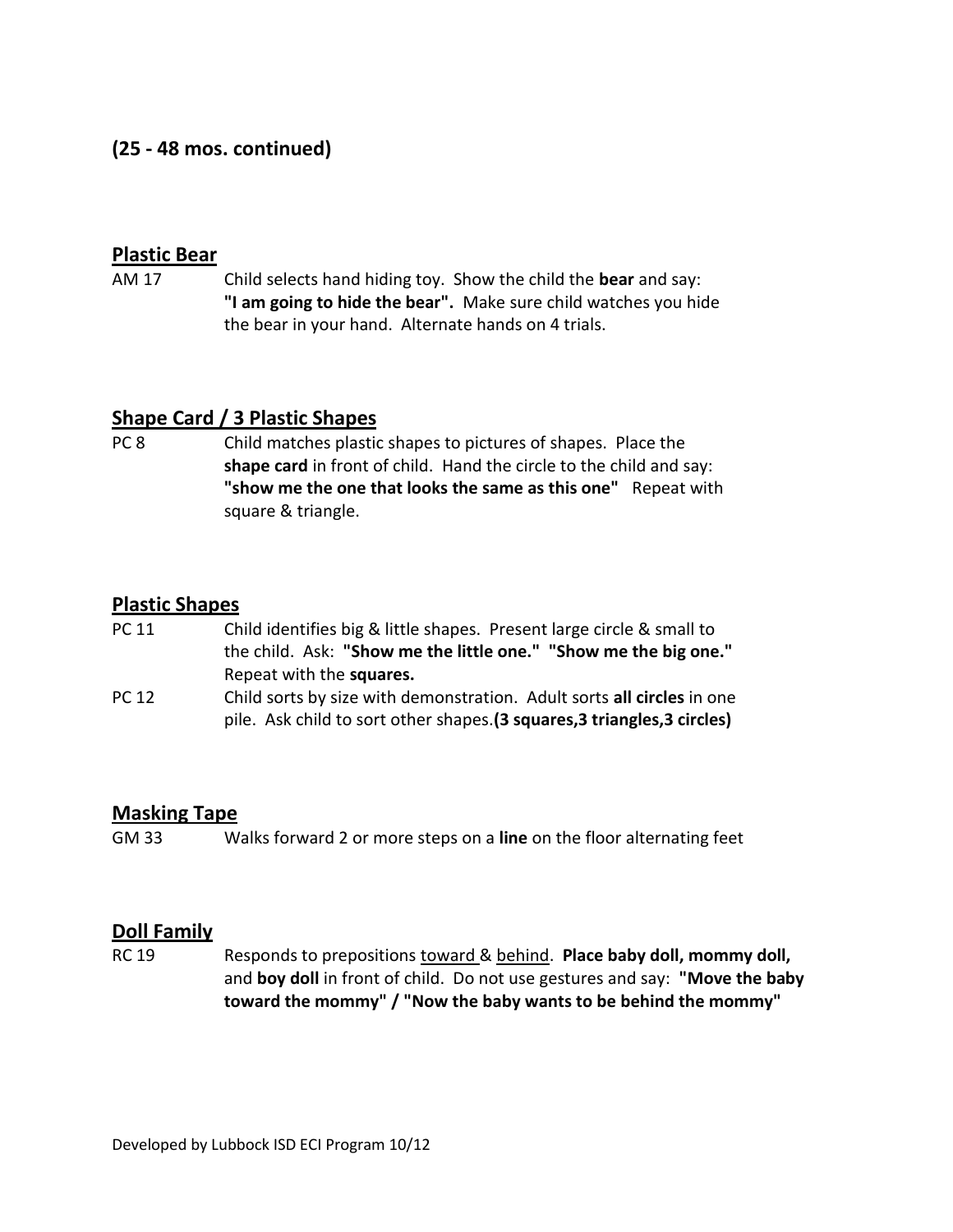#### **(25 - 48 mos. continued)**

#### **Pictures of babies & blocks / 3 Face Emotion Card / utensils & food**

- RC 21 Child understands regular plural forms. Place picture of babies in front of child & say: **"Look at these 2 pictures. Show me the picture of the babies".** Place pictures of blocks in front of child: **Show me the picture of one block"**
- SR 25 Child recognizes primary emotions when named. Show child the 3 face emotion card & say: **"Look at these children in these pictures. They all feel different. Touch the child who is happy. Touch the one who is mad"**
- SC 26 Child chooses appropriate utensil for the food he / she eats. Place pictures **of knife, spoon, fork** in front of child. Hold up picture of bread and say: **"I want to cut this into 2 pieces. What is the best thing to use to cut this?** Repeat procedure with ice **cream & bean pictures.**

#### **Facilitate with Parent**

| <b>GM 32</b>                    | Child jumps forward with both feet together                                    |
|---------------------------------|--------------------------------------------------------------------------------|
| <b>FM 14</b><br>RA <sub>8</sub> | Child points with index finger                                                 |
|                                 | Child responds to one & one more. Ask child: "Clap your hands                  |
|                                 | just one time then put them down. After child puts both hands down             |
|                                 | say: "Now clap your hands one more time"                                       |
| <b>RA 10</b>                    | Child identifies source of common actions. Ask child: "what flies?"            |
|                                 | "What barks?" "What sleeps?"                                                   |
| <b>FM 20</b>                    | Child wiggles his/her thumb in bending, circular and back-and-forth movements. |
| GM 35                           | Child imitates bilateral movements of adult. Adult demonstrates:               |
|                                 | 1. holding arms straight out like an airplane                                  |
|                                 | 2. holding one arm pointed to the ceiling and second arm pointed               |
|                                 | toward the ground                                                              |
| GM 36                           | Child bends over & touches floor with both hands                               |
| GM 38                           | Child walks in a straight line, heel-to-toe, for 4 or more steps               |
| GM 39                           | Child hops forward on one foot without support                                 |
| GM 40                           | Child stands on each foot alternately with eyes closed                         |
| <b>RC 20</b>                    | Child responds to adverbs "softly" & "loudly": "Clap your hands loudly. Now    |
|                                 | clap your hands softly." "Stomp your feet loudly. Now softly"                  |